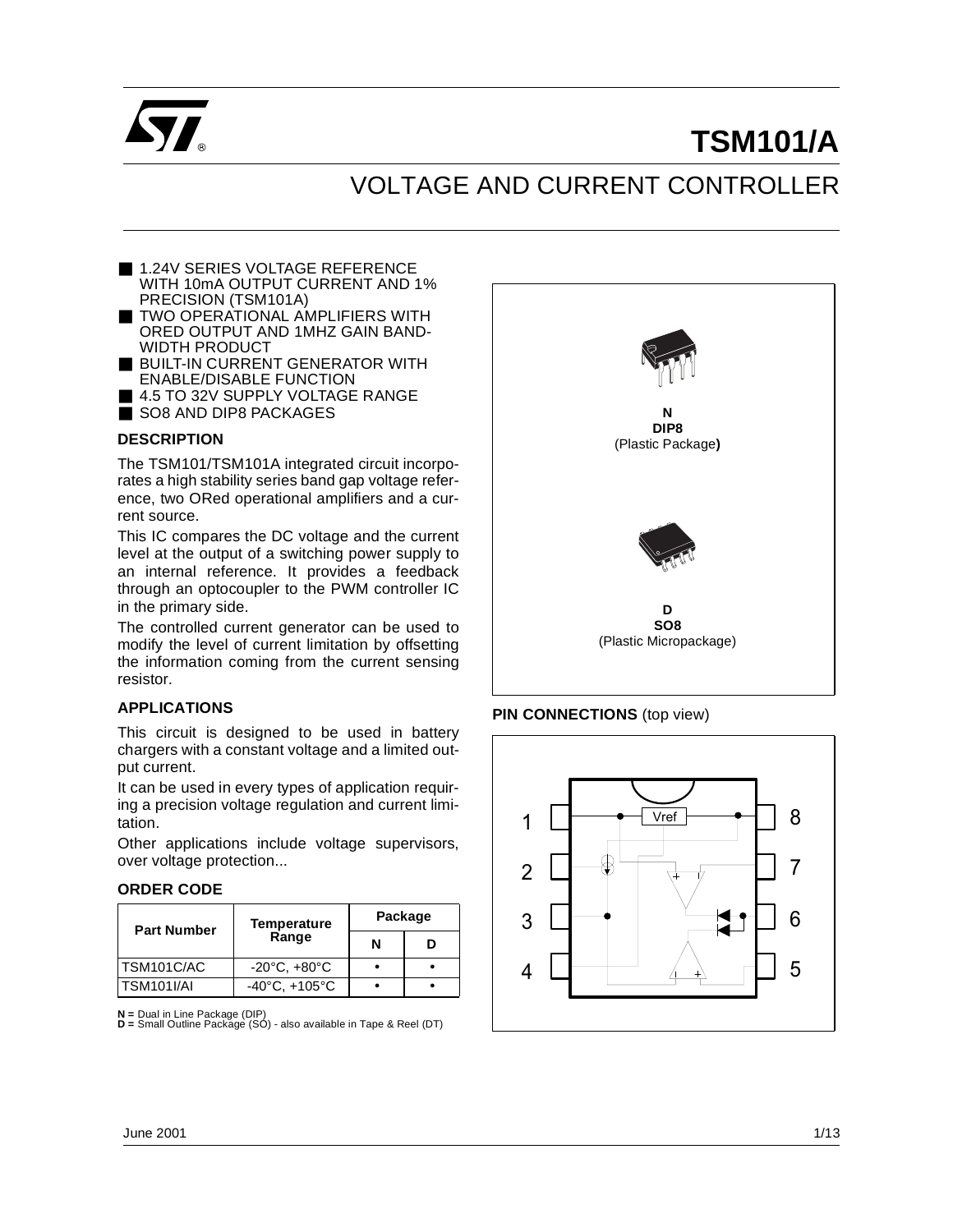#### **ABSOLUTE MAXIMUM RATINGS**

| Symbol           | <b>Parameter</b>                       | Value               | Unit        |
|------------------|----------------------------------------|---------------------|-------------|
| $V_{\rm CC}$     | DC supply Voltage <sup>1)</sup>        | 36                  | V           |
| $I_{\text{out}}$ | Output Current <sup>2)</sup>           | 20                  | mA          |
| $P_d$            | Power Dissipation                      | 200                 | mW          |
| $V_{in}$         | Input Voltage <sup>3)</sup>            | $-0.3, V_{CC} -1.5$ | V           |
| $I_{\text{out}}$ | Input Current                          | ±1                  | mA          |
| $T_{\text{stg}}$ | Storage Temperature                    | $-40$ to $+125$     | $^{\circ}C$ |
|                  | Maximum Junction Temperature           | 150                 | $^{\circ}C$ |
| $T_{thja}$       | Thermal Resistante Junction to Ambiant | 130 to 200          | °C/W        |

1. All voltages values, except differential voltage are with respect to network ground terminal.

2. The voltage reference is not protected against permanent short circuit.

3. The magnitude of input and output voltages must never exceed -0.3V or VCC -1.5V.

## **OPERATING CONDITIONS**

| Symbol       | <b>Parameter</b>                     | Value                                                      | Unit |
|--------------|--------------------------------------|------------------------------------------------------------|------|
| $V_{\rm CC}$ | Supply Voltage                       | 4.5 to 32                                                  |      |
| l oper       | Operating Free Air Temperature Range | $\mathsf{T}_{\mathsf{max}}$ to $\mathsf{T}_{\mathsf{min}}$ |      |

#### **ELECTRICAL CHARACTERISTICS**

 $T_{amb}$  = 25°C,  $V_{CC}$  = 15V (unless otherwise specified)

#### **OPERATIONAL AMPLIFIER:** TSM101C/I/AC/AI

| Symbol         | <b>Parameter</b>                                                                                                                     | Min.              | Typ.   | Max.                                      | <b>Unit</b> |
|----------------|--------------------------------------------------------------------------------------------------------------------------------------|-------------------|--------|-------------------------------------------|-------------|
| $I_{\rm CC}$   | <b>Total Supply Current</b><br>$V_{\rm CC} = 1.5V$                                                                                   |                   |        | 2                                         | mA          |
| $V_i$          | Input Voltage Range                                                                                                                  | $\mathbf 0$       |        | $V_{CC}$ - 1.5V                           | V           |
| $V_{io}$       | Input Offset Voltage<br>$25^{\circ}$ C<br>$T_{min} \leq T_{amb} \leq T_{max}$                                                        | -5<br>$-7$        | 1      | 5<br>$\overline{7}$                       | mV          |
| $I_{ib}$       | Input Bias Current<br>@ $V_{in}$ =1.2V on pin and $V_{in}$ =0V on pin 5<br>$25^{\circ}$ C<br>$T_{min.} \leq T_{amb} \leq T_{max.}$   | $-700$<br>$-1000$ | $-300$ | 0<br>$\Omega$                             | nA          |
| $I_{\sf sink}$ | Output Sink Current, V <sub>ol</sub> = 2.5V<br>$25^{\circ}$ C<br>$T_{min.} \leq T_{amb} \leq T_{max.}$                               | 8                 | 15     |                                           | mA          |
| $A_{\nu 0}$    | Large Signal Voltage Gain<br>$R_1 = 2k\Omega$<br>$T_{min.} \leq T_{amb} \leq T_{max.}$                                               | 15                |        |                                           | V/m<br>V    |
| <b>SVR</b>     | Supply Voltage Rejection Ratio<br>$T_{min.} \leq T_{amb} \leq T_{max.}$                                                              | 65                | 90     |                                           | dB          |
| <b>CMR</b>     | Common Mode Rejection Ratio<br>$T_{min.} \leq T_{amb} \leq T_{max.}$                                                                 |                   | 80     |                                           | dB          |
| <b>GBP</b>     | <b>Gain Bandwith Product</b><br>$V_{cc}$ =15V, F = 100kHz<br>$V_{in} = 10$ mV, R <sub>1</sub> = 2k $\Omega$ , C <sub>1</sub> = 100pF |                   | 1      |                                           | <b>MHz</b>  |
| $I_{o}$        | Output Leakage Current<br>$25^{\circ}$ C<br>$T_{min} \leq T_{amb} \leq T_{max}$                                                      |                   |        | $\overline{\mathbf{c}}$<br>$\overline{7}$ | μA          |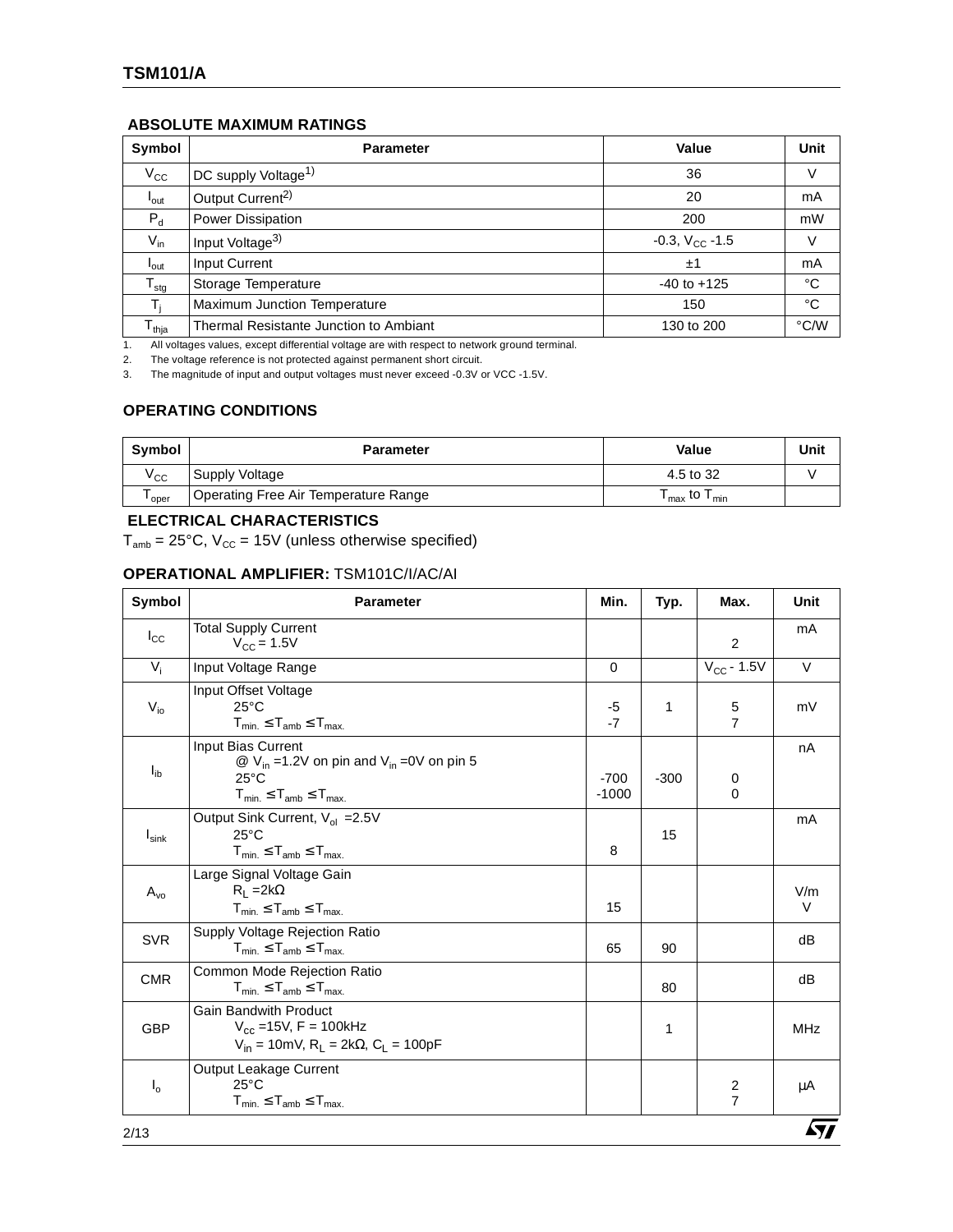### **ELECTRICAL CHARACTERISTICS**

 $T_{amb}$  = 25°C,  $V_{cc}$  = 15V (unless otherwise specified)

# **VOLTAGE REFERENCE :** TSM101

| Symbol            | <b>Parameter</b>                                                  | <b>TSM101C</b> |      |      | <b>TSM101I</b> |      |      | Unit   |
|-------------------|-------------------------------------------------------------------|----------------|------|------|----------------|------|------|--------|
|                   |                                                                   | Min.           | Typ. | Max. | Min.           | Typ. | Max. |        |
| $V_{ref}$         | Reference Voltage<br>$I_{\text{out}} = 1 \text{mA}$ , Tamb = 25°C | 1.21           | 1.24 | 1.27 | 1.21           | 1.24 | 1.27 |        |
| Kvt               | <b>Temperature Stability</b><br>$Tmin \leq Tamb \leq Tmax$        |                | 30   | 100  |                | 35   | 120  | ppm/°C |
| $R_{\text{eglo}}$ | Load Regulation<br>$1 < I_{out} < 10mA$                           |                | 5    | 15   |                | 5    | 15   | mV     |
| $R_{\text{egli}}$ | Line Regulation<br>$5 < V_{in} < 32V$                             |                | 3.5  | 10   |                | 3.5  | 10   | mV     |

### **VOLTAGE REFERENCE :** TSM101A

| Symbol            | <b>Parameter</b>                                                  | <b>TSM101AC</b> |      |       | <b>TSM101AI</b> |      |       | Unit   |
|-------------------|-------------------------------------------------------------------|-----------------|------|-------|-----------------|------|-------|--------|
|                   |                                                                   | Min.            | Typ. | Max.  | Min.            | Typ. | Max.  |        |
| $V_{ref}$         | Reference Voltage<br>$I_{\text{out}} = 1 \text{mA}$ , Tamb = 25°C | 1.227           | 1.24 | 1.252 | 1.227           | 1.24 | 1.252 | v      |
| Kvt               | <b>Temperature Stability</b><br>Tmin < Tamb < Tmax                |                 | 30   | 100   |                 | 35   | 120   | ppm/°C |
| $R_{\text{eglo}}$ | Load Regulation<br>$1 < I_{out} < 10mA$                           |                 | 5    | 15    |                 | 5    | 15    | mV     |
| $R_{\text{egli}}$ | Line Regulation<br>$5 < V_{in} < 32V$                             |                 | 3.5  | 10    |                 | 3.5  | 10    | mV     |

# **CURRENT GENERATOR:** TSM101, TSM101A

|                     |                                                                          | TSM101C/AC |       |        | TSM101I/AI |       |      |        |
|---------------------|--------------------------------------------------------------------------|------------|-------|--------|------------|-------|------|--------|
| Symbol              | <b>Parameter</b>                                                         | Min.       | Typ.  | Max.   | Min.       | Typ.  | Max. | Unit   |
| $I_{\Omega}$        | <b>Current Source</b>                                                    |            | 1.4   |        |            | 1.4   |      | mA     |
| $K_{\text{cgt}}$    | <b>Temperature Stability</b><br>Tmin ≤Tamb ≤ Tmax<br>500<br>600          |            |       | ppm/°C |            |       |      |        |
| $C_{glir}$          | Line Regulation<br>$4.5 < V_{cc} < 32V$                                  |            | 0.003 | 0.03   |            | 0.003 | 0.03 | mA     |
| $V_{\text{csen}}$   | Voltage at the enable pin to have<br>$I_0 = 1.4mA$<br>Tmin < Tamb < Tmax |            |       | 0.6    |            |       | 0.6  | $\vee$ |
| $V_{\text{csdis}}$  | Voltage at the enable pin to have<br>$I_0 = 0mA$<br>Tmin ≤Tamb ≤ Tmax    | 2          |       |        | 2          |       |      | V      |
| <sup>I</sup> csen   | Input Current on the C <sub>sen</sub> pin<br>Tmin ≤Tamb ≤ Tmax           |            |       | 30     |            |       | 30   | μA     |
| <sup>I</sup> csleak | Leakage Current<br>$V_{cs} = 2V$<br>Tmin ≤Tamb ≤ Tmax                    |            | 0.5   | 2      |            | 0.5   | 2    | μA     |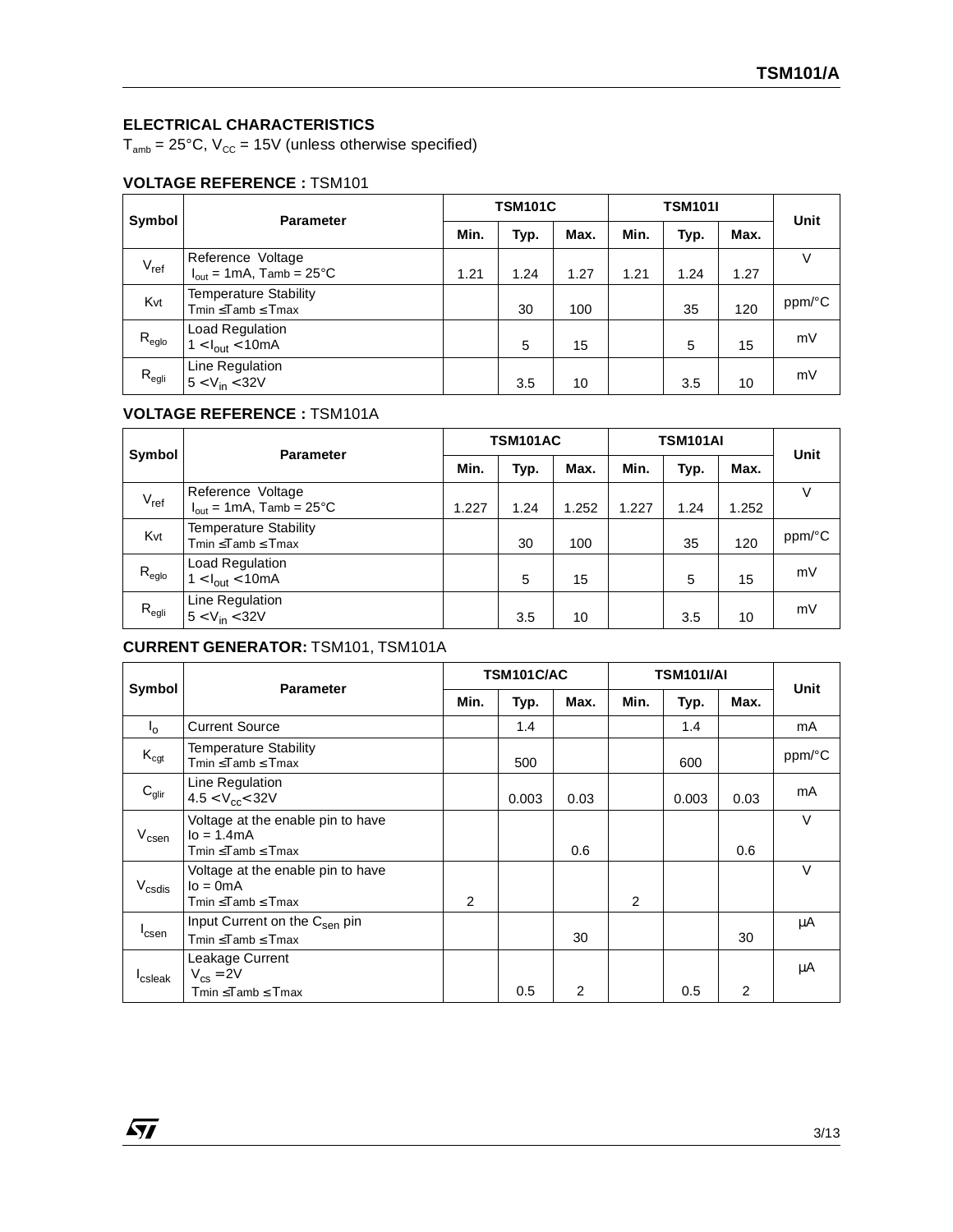

### **DESCRIPTION**

| <b>Name</b>               | <b>Pin</b> | <b>Type</b>   | <b>Function</b>                                                                                                                                                                                                                                          |
|---------------------------|------------|---------------|----------------------------------------------------------------------------------------------------------------------------------------------------------------------------------------------------------------------------------------------------------|
| $V_{ref}$                 |            | <b>OUTPUT</b> | Voltage Reference Output 1.24V, 10mA max. Do not short circuit                                                                                                                                                                                           |
| $V_{\text{rin}}$          |            | <b>INPUT</b>  | Voltage Regulation Loop input                                                                                                                                                                                                                            |
| $C_{\text{rin}}$          | 5          | <b>INPUT</b>  | Current Limitation Loop Input, connected to the sense resisto                                                                                                                                                                                            |
| C <sub>ref</sub>          | 3          | <b>INPUT</b>  | <b>Current Limitation Reference Input</b>                                                                                                                                                                                                                |
| $\mathtt{C}_\mathsf{sen}$ | 2          | <b>INPUT</b>  | Current source enable input. This current source can be used to offset the<br>voltage measurement on the sense resistor and therefore to modify the<br>charge current. The current source enabled when the input voltage on pin 2<br>is lower than 0.8V. |
| <b>OUTPUT</b>             | 6          | <b>OUTPUT</b> | Output pin common to the voltage regulation and current limitation loops.<br>This output can drive the primary side (LED) of an optocoupler.                                                                                                             |
| $\rm V_{cc}$              | 8          | <b>INPUT</b>  | Power Supply Input (4.5 to 32V DC)                                                                                                                                                                                                                       |
| <b>GND</b>                | 4          | <b>INPUT</b>  | Ground                                                                                                                                                                                                                                                   |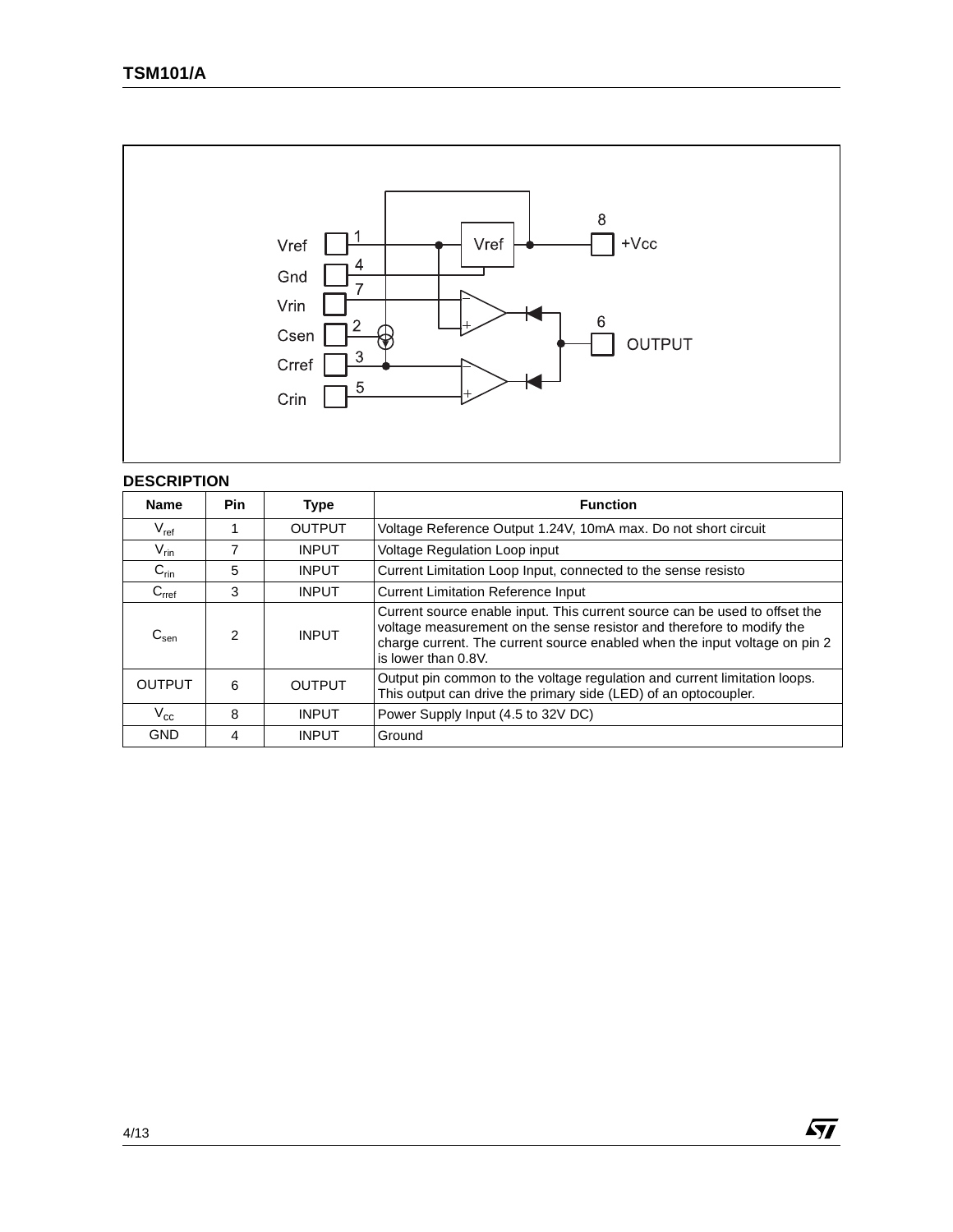# APPLICATION NOTE A BATTERY CHARGER USING THE TSM101

This technical note shows how to use the TSM101 integrated circuit with a switching mode power supply (SMPS) to realize a battery charger.

An example of realization of a 12V Nickel-cadmium battery charger is given.

#### **1 - TSM101 PRESENTATION**

The TSM101 integrated circuit incorporates a high stability series band gap voltage reference, two ORed operational amplifiers and a current source (Figure 1)

**Figure 1 :** TSM101 Schematic Diagram



This IC compares the DC voltage and the current level at the output of a switching power supply to an internal reference.It provides a feedback through an optocoupler to the PWM controller IC in the primary side.

The controlled current generator can be used to modify the level of current limitation by offsetting the information coming from the current sensing resistor.

A great majority of low or medium end power supplies is voltage regulated by using shunt programmable voltage references like the TL431 (Figure 2).

The galvanic insulation of the control information is done by using an opto-coupler in linear mode with a variable photo current depending on the difference between the actual output voltage and the desired one.

A current limitation is used to protect the power supply against short circuits, but lacks precision. This limitation is generally realized by sensing the current of the power transistor, in the primary side of the SMPS.

The role of the TSM101 is to make a fine regulation of the output current of the SMPS and a precise voltage limitation.

The primary current limitation is conserved and acts as a security for a fail-safe operation if a short-circuit occurs at the output of the charger.

#### **2 - PRINCIPLE OF OPERATION**

The current regulation loop and the voltage limitation loop use an internal 1.24V band-gap voltage reference. This voltage reference has a good precision (better than 1.5%) and exhibits a very stable temperature behavior.

The current limitation is performed by sensing the voltage across the low ohmic value resistor R5 and comparing it to a fixed value set by the bridge composed by R2 and R3 (Figure 3).

When the voltage on R5 is higher than the voltage on R3 the output of the current loop operational amplifier decreases. The optocoupler current increases and tends to reduce the output voltage by the way of the PWM controller.

The voltage regulation is done by comparing a part of the output voltage (resistor bridge R6, R7 and P1) to the voltage reference (1.24V).

If this part is higher than 1.24V, the output of the voltage loop operational amplifier decreases.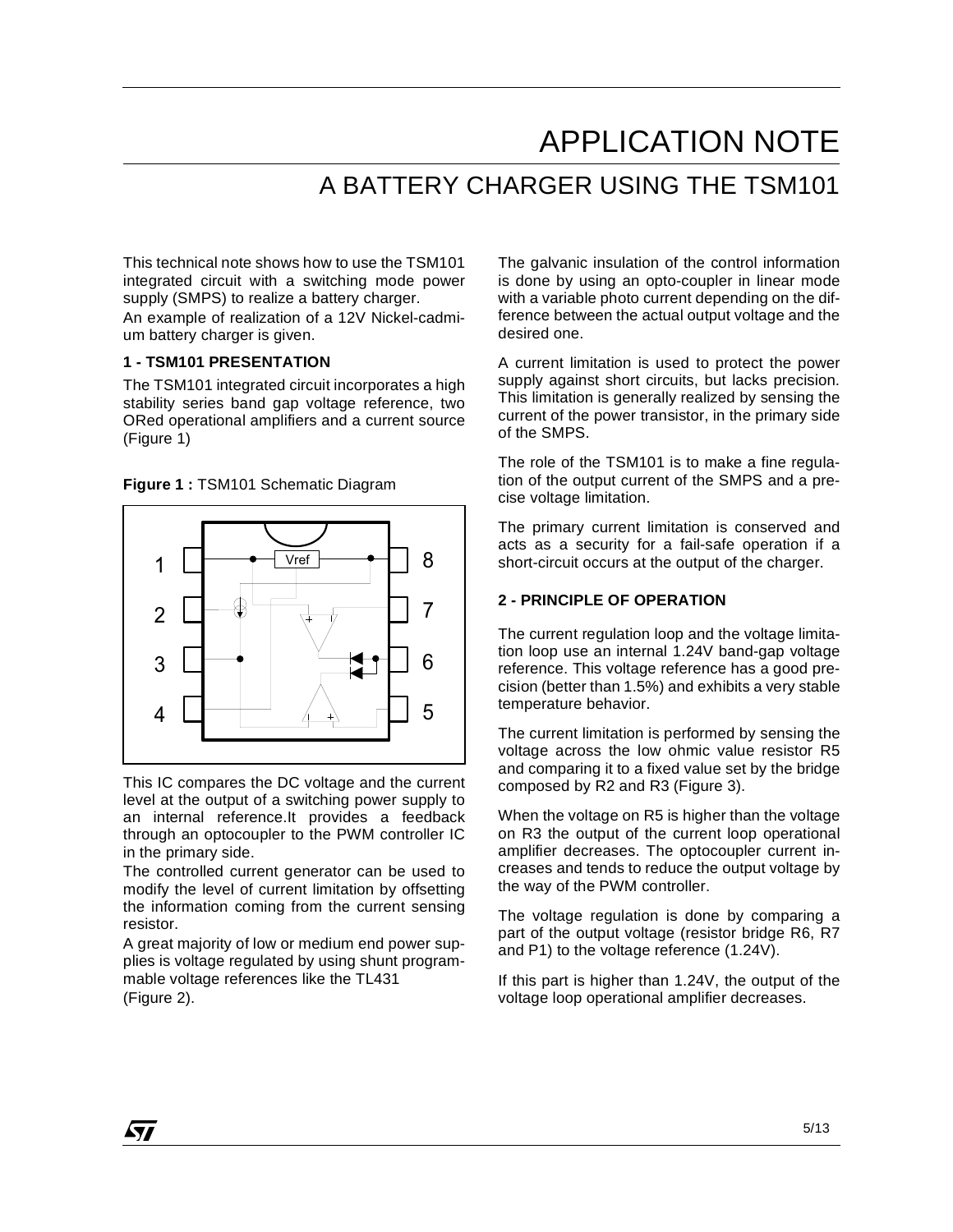

**Figure 2 :** SMPS Using a TL431 as Voltage Controller

The optocoupler current increases and tends to reduce the output voltage by the way of the PWM controller.

By enabling the TSM101 current source (pin 2) it is possible to offset the current sensing by a voltage equal to :

Voff # R4  $*$  Io with  $I_0 = 1.4$ mA

This offset lowers the output charge current and this function can be used to charge two types of batteries having different capacities. The current source is enabled by connecting pin 2 to ground

#### **3 - CALCULATION OF THE ELEMENTS**

The charge current is regulated at 700mA (if the charge control input is left open) or 200mA (if the charge control input is put to ground ), allowing the charge of two different types of batteries.

#### **3.1 - Voltage limitation**

The end-of- charge voltage is limited at 1.45V/cell, this is the recommended voltage for an ambient temperature at 25oC.

A diode is generally inserted at the output of the charger to avoid the discharge of the battery if the charger is not powered. This diode is sometimes directly integrated in the battery pack. The influence of this diode on the charge is negligible if the voltage drop (0.7V) is taken into account during the design of the charger.

The voltage at the output of the charger is :

$$
\bullet \text{ V}_{\text{out}} = \frac{\text{R6} + \text{R7}}{\text{R6}} \times \text{V}_{\text{r}}
$$

and regarding R6 and R7 :

• R6= Vref  $\left(\frac{\nu_{\text{ref}}}{\nu_{\text{out}} - \nu_{\text{ref}}}\right) \times \text{R7}$ 

P1, which is a part of R6 and R7 is not considered in this equation.

The following values are used on the application board :

- R7 =  $12k\Omega$
- $\bullet$  R6 = 1kΩ

• P1 = 220 $\Omega$ , adjust for V<sub>output</sub> = 15.2V with the battery replaced by a 1kΩ resistor

- $R10 =$  short circuit
- $\bullet$  C3 = 100nF

#### **3.2 - Current regulation**

R5 is the sense resistor used for current measurement.

The current regulation is effective when the voltage drop across R5 is equal to the voltage on pin 5 of the TSM101 (assuming that the internal current source is disabled).

For medium currents (<1A), a voltage drop across R5 of 200mV = Vr5 is a good value, R5 can be realized with standard low cost 0.5W resistors in parallel.

• R5 =  $\frac{100}{111}$ , R5 = 0.285 $\Omega$  (four 1.2 $\Omega$  resistor in parallel) Vr5  $I$ ch

R2 and R3 can be chosen using the following formula :

• R2 = R3 × 
$$
\left(\frac{\text{Vref} - \text{Vr5}}{\text{Vr5}}\right)
$$

## **CHARGE CONTROL**

If the pin 2 is left open, the charge current is nominal at # 700mA.

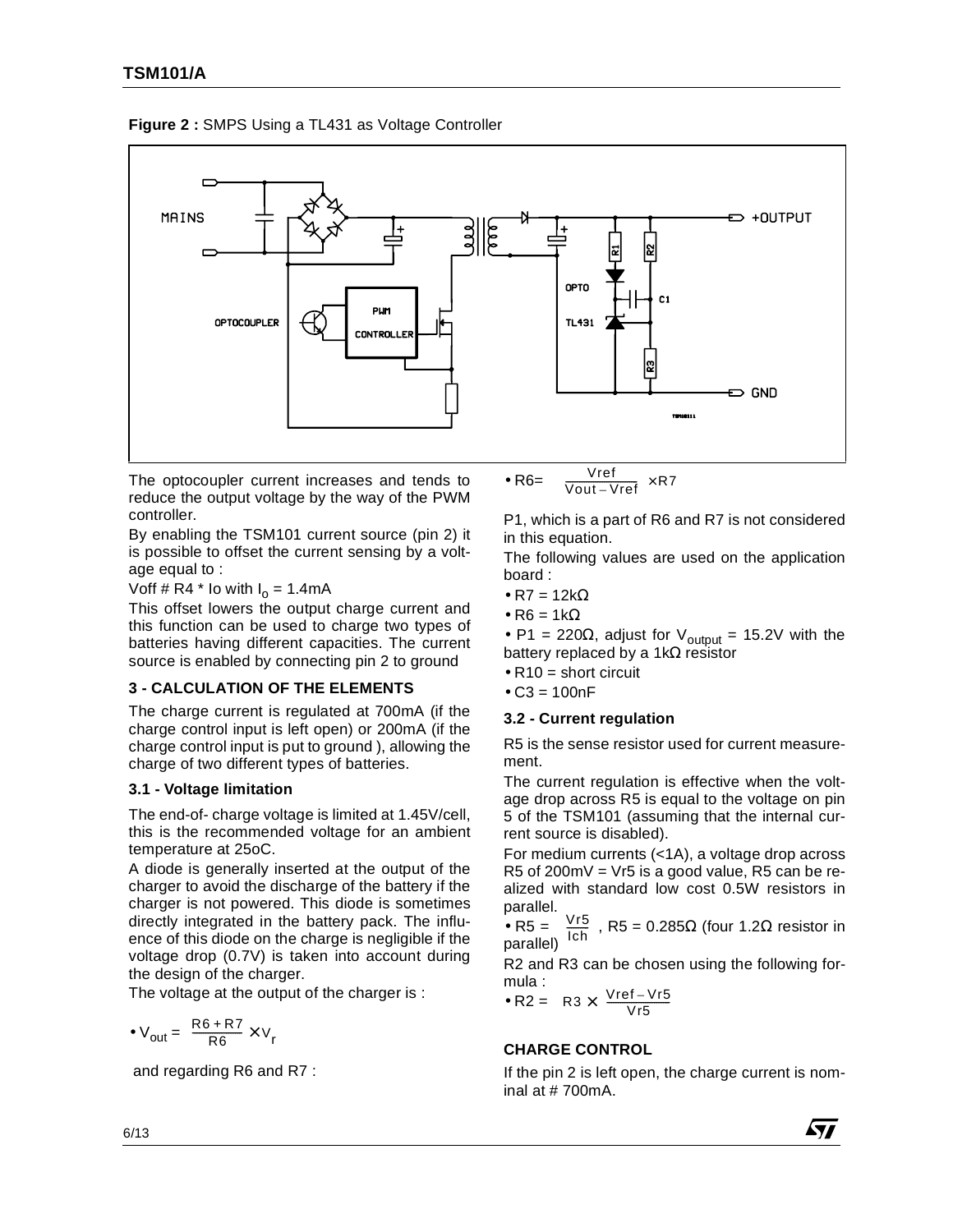If pin 2 is connected to ground, the internal current source is enabled, the current measurement is off-setted by a voltage equal to :

•  $Vr4 = I_0 \times R4$  with  $I_0 = 1.4$ mA

This can be used to lower the charging current or eventually to stop the charge, if  $V_{r4} > V_{r5}$ 

In our example, the current offset is equal to 700 - 200mA = 500mA, representing a voltage offset  $Vr4 = 140mV$  across R4.

The following values are used on the application board :

- $R5 = 4$  \*1.2 $\Omega$  0.5W in parallel
- $R4 = 100\Omega$
- $R2 = 1.2k\Omega$

**Figure 3 :** SMPS Using the TSM101

- $R3 = 220\Omega$
- $R9$  = short circuit
- $R1 = 10k\Omega$
- $C2 = 100nF$
- $C5 = 100nF$
- C1 = output capacitor of the SMPS
- $\bullet$  C4 = 10 $\mu$ F

#### **4 - SCHEMATIC DIAGRAM**

Figure 2 represents a schematic of the output circuit of a "classical" SMPS using a TL431 for voltage regulation. This circuit is modified to use theTSM101 and the final circuit is represented in figure 3.



#### **5 - IMPROVEMENT**

#### **5.1. High frequency compensation**

Two R-C devices  $(R9 + C2 \& R10 + C3)$  are used to stabilize the regulation at high frequencies.

The calculation of these values is not easy and is a function of the transfer function of the SMPS.

A guess value for the capacitors C2 and C3 is 100nF.

#### **5.2. Power supply for TSM101**

In applications requiring low voltage battery charge or when the charger is in current regulation mode, the output voltage can be too low to supply correctly the TSM101.

The same problem occurs when the output is short-circuited.

A solution to provide a quasi constant supply voltage to the TSM101 is shown at figure 4 : an auxil-

iary winding is added at the secondary side of the transformer.

This winding is forward coupled to the primary winding, the voltage across it is directly proportional to the mains rectified voltage, even if the flyback voltage is close to zero.

As this auxiliary winding is a voltage source, it is necessary to add a resistor (R11) on the cathode of the rectifier (D3) to limit the current.

A low cost regulator (Q2 and Zener diode D4) is used to power the TSM101. This is necessary with autoranging SMPS with wide input voltages, for example 90 to 240V without switching. In standard SMPS with voltage range from 200 to 240VAC or 100 to 130VAC, this regulator can be removed and replaced by the small power supply shown on figure 5 (Raux, Caux, D2).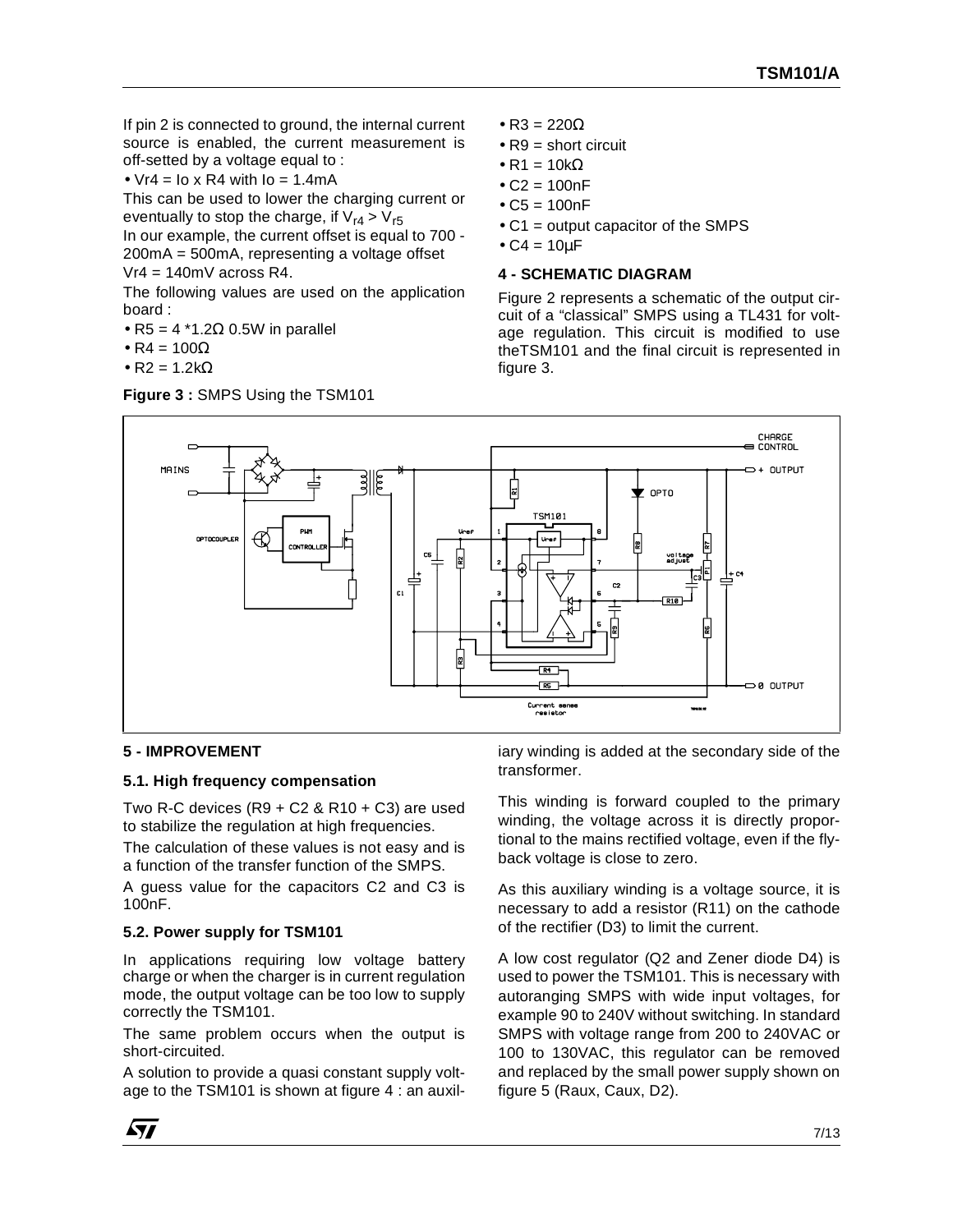

### **Figure 4 :** An Auxiliary Winding for TSM101 Power Supply

#### **5.3. Higher Precision for the Voltage Control**

The voltage drop through the sense resistor R5 offsets the voltage measurement. In most battery charging applications, this offset is not taken into account because the error is negligeable compared to the end-of-charge voltage due to the fact

**Figure 5 :** Precise Output Voltage Control

that the charging current value decreases drastically during the final phase of the battery charging.

But in other applications needing highest possible precision in voltage control, another connecting schematic is possible for TSM101 as shown on figure 5.



In this schematic, the 0V reference is defined as the common point between the sense resistor, the 0V Output Voltage, the foot of the resistor bridge

R6/R7, and the ground (pin 4) of the TSM101. TSM101A (1% internal voltage reference precision) is required in such applications.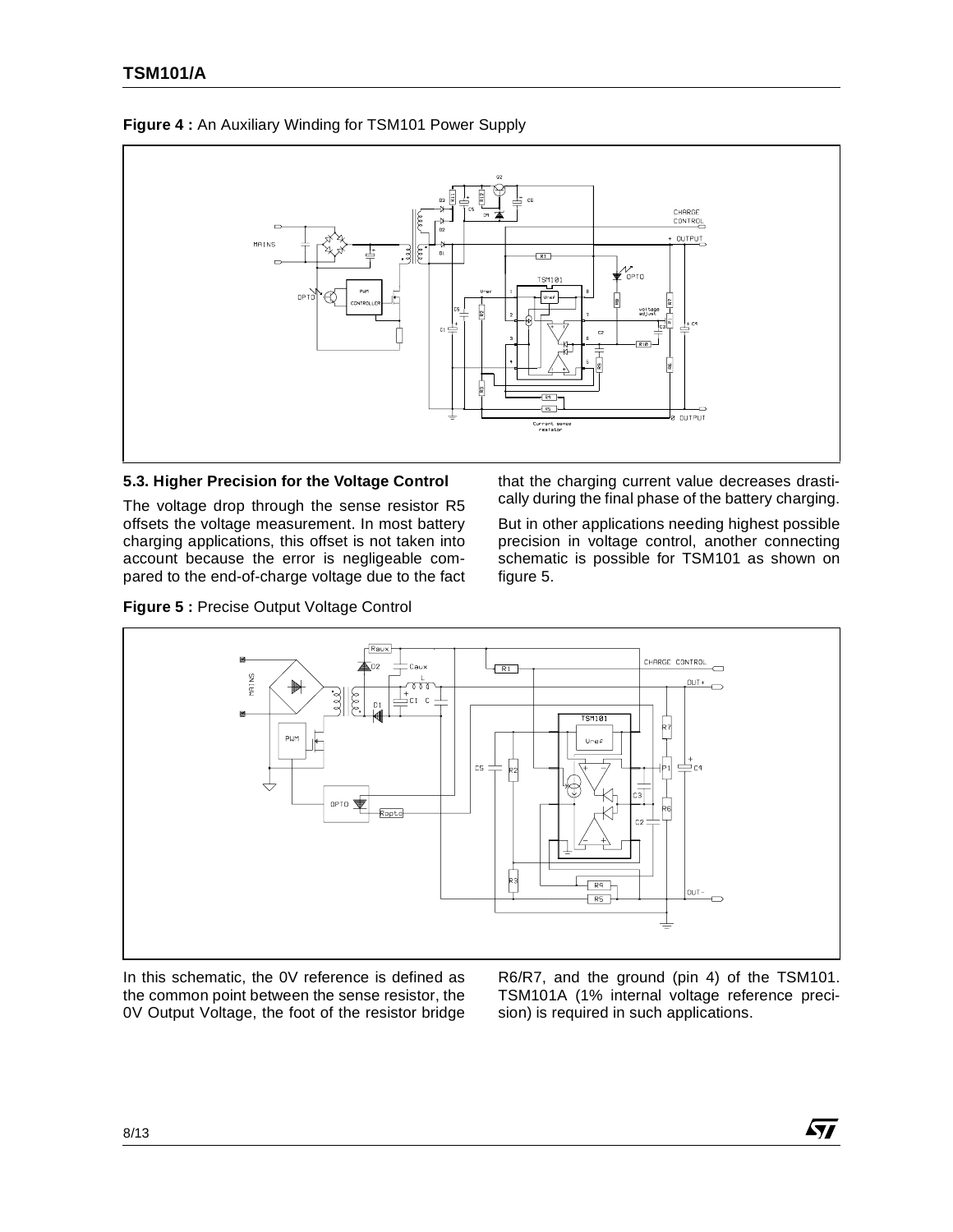#### **5.4. An example of application where the charging current is different according to the charging phase.**

The following application includes a specific recommendation which requires that the charging current should be fixed to  $lch1 = 800 \text{mA}$  in normal charging conditions, and  $lch2 = 200mA$  when the cell voltage is below Vl=2.5V to optimize the cell life-time.

Moreover, an Charging Status LED should be switched off when the cell voltage is above Vh=6.5V.

Figure 6 shows how this can easily be achieved using an additional dual comparator (type LM393) where the first operator (C1) is used to activate the TSM101 internal current generator to offset the current measurement thanks to R4, and the second (C2) is used to switch the status LED off. On figure 6, the status signal is determined by voltage measurement, this could as well be achieved by current measurement.

If  $V5 = 100 \text{mV}$  is the maximum tolerable voltage drop through the sense resistor R5 during normal charging conditions, then the following calculations apply :

#### **Current Control :**

 $R5 = V5 / Ich1 = 0.1 / 0.8 = 0.125$  $R5 = 125m\Omega$ V5 = V<sub>ref</sub> x R3 / (R2 + R3) with R2 + R3 ~ 12kΩ and  $V_{ref} = 1.24V$ R3 = 1kΩ, R2 = 11.4kΩ  $V5 = R4 x$  Io + R5 x Ich2, therefore, R4 = (V5 - R5  $x$  lch2) / lo with  $I_0 = 1.4$ mA  $R4 = 53.6\Omega$ Vref = VI x R15 / (R14 + R15) with VI =  $2.5V$  and  $R14 + R15 \sim 20k\Omega$  $R15 = R14 = 10kΩ$ Voltage Control :  $Vref = Vh \times R6 / (R6 + R7)$  with  $Vh = 6.5V$  and R6 + R7 ~ 12kW  $R6 = 2.36$ kW,  $R7 = 10$ kW  $Vref = Vh R17 / (R16 + R17)$  $R17 = 10$ kW,  $R16 = 42$ kW

#### **Voltage Control :**

 $Vref = Vh \times R6 / (R6 + R7)$  with  $Vh = 6.5V$  and R6 + R7 ~ 12kW R6 = 2.36kW, R7 = 10kW  $Vref = Vh R17 / (R16 + R17)$  $R17 = 10$ kW,  $R16 = 42$ kW



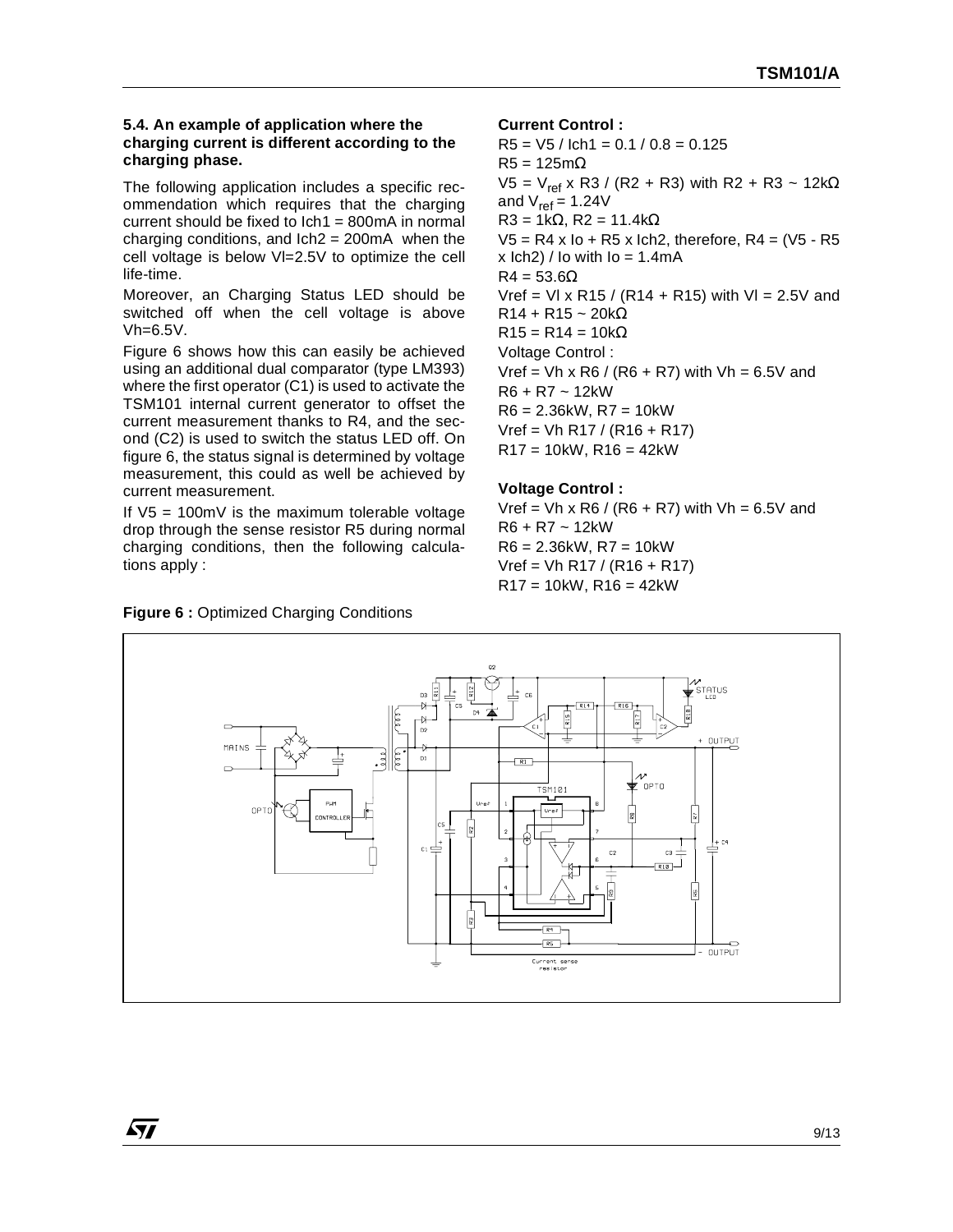TSM101 integrates in the same 8 pin DIP or SO package

- one 1.24V precision voltage reference
- two operationnal amplifiers

• two diodes which impose a NOR function on the outputs of the operationnal amplifiers

• one current source which can be activated/ inhibited thanks to an external pin.

An immediate way to take advantage of the high integration and reliability of TSM101 is to use it as a voltage and current controller on power supplies secondary. The application note AN896 describes precisely how to use TSM101 in an SMPS battery charger.

The TSM101 Evaluation Board is adaptable to any power supply or battery charger (SMPS or linear) as a voltage and current controller with minimal constraints from the user.

#### **HOW TO USE THE TSM101 EVALUATION BOARD ?**

The generic Electrical Schematic is shown on figure 1. It represents an incomplete SMPS power supply where the primary side is simplified.

The **"IN+"and "IN-" power inputs** of the evaluation board should be connected directly to the power lines of the power supply secondary.

The **"Vcc" input** of the evaluation board should be connected to the auxiliary supply line.

In the case of an SMPS power supply, the "Reg" output of the evaluation board should be connected to the Optocoupler input to regulate the PWM block in the primary side. In the case of a linear power supply, the "Reg" output should be connected to the base of the darlington to regulate the power output.

A diode might be needed on the output of the evaluation board in the case of a battery charger application to avoid the discharge of the battery when the charger is not connected.

#### **COMPONENTS CALCULATIONS**

The **voltage control** is given by the choice of the resistor bridge R6/R7 (and the trimmer P1) due to equation 1 :

• **Vref = R6/(R6+R7)xVout eq1** where  $Vref = 1.24V$ 



#### **Figure 1**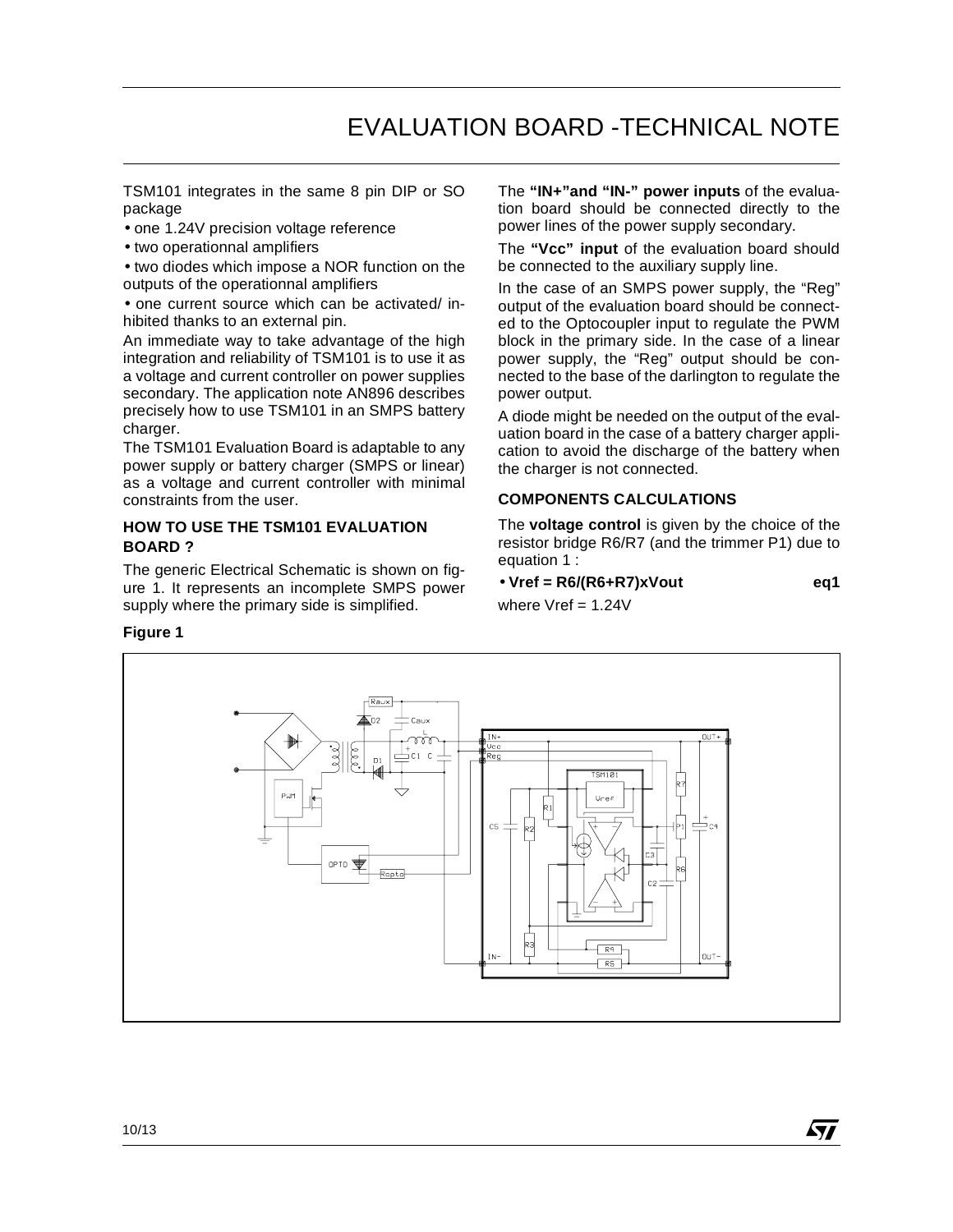The **current control** is given by the choice of the voltage drop through the sense resistor R5 (to be linked to the nominal current of the application) and by the value of the sense resistor itself.

For medium currents  $( $1A$ ), a good value for the$ voltage drop through R5 can be Vsense = 200mV (dissipation < 200mW).

The resistor bridge R2/R3 should be chosen following equation 2 :

#### • **Vsense = R3/(R2+R3)xVref eq2**

The total value of the resistor bridge should be in the range of the kW in order to ensure a proper charge for the voltage reference (in the range of the mA).

To set the current limit, the sense resistor R5 should be chosen following equation 3 :

#### • **Ilim = Vsense/R5 eq3**

The internal current generator (Isce) can be used to offset the current limitation with a lower value.

This current generator is activated by connecting pin 2 to ground. It is inhibited if pin 2 is connected to the positive rail via the pull up resistor R1.

The current offset is given by the choice of the resistor R4.

If Ilim1 is the current limit calculated in the previous paragraph, and Ilim2 is the current limit that is to be set when pin 2 is connected to ground, R4 should be chosen following equation 4 :

# • **R4 = (Vsense - Ilim2xR5)/Isce eq4**

where  $Isce = 1.4mA$ 

57

C4 and C5 are bypass capacitors used to smoothen the regulated outputs.

C2 and C3 are capacitors used for high frequency compensation.

#### **EXAMPLES OF COMPONENT LISTS**

Table 1 summerizes a few examples of component lists to generate quickly 15V/700mA/200mA, 12V/1A/500mA or 8.2V/200mA/100mA voltage and current regulations.

| Voltage/<br><b>Current</b><br>Control | 15V<br>700mA<br>200mA | 12V<br>1Α<br>500 <sub>m</sub> A | 8.2V<br>200 <sub>m</sub> A<br>100 <sub>m</sub> A |
|---------------------------------------|-----------------------|---------------------------------|--------------------------------------------------|
| R <sub>1</sub>                        | 10k $\Omega$          | 10k $\Omega$                    | 10 $k\Omega$                                     |
| R <sub>2</sub>                        | 1.2k $\Omega$         | 1.2k $\Omega$                   | 1.2k $\Omega$                                    |
| R3                                    | $220k\Omega$          | $220k\Omega$                    | $220k\Omega$                                     |
| R4                                    | $100\Omega$           | $68\Omega$                      | $68\Omega$                                       |
| R5                                    | $1.2\Omega \times 4$  | $0.8\Omega \times 4$            | $1\Omega \times 1$                               |
| R <sub>6</sub>                        | 1k $\Omega$           | $1k\Omega$                      | 1 $k\Omega$                                      |
| R7                                    | 12k $\Omega$          | $8.2k\Omega$                    | 5.6k $\Omega$                                    |
| P <sub>1</sub>                        | $100\Omega$           | $100\Omega$                     | $100\Omega$                                      |
| 2 straps                              | 0Ω                    | 0Ω                              | 0Ω                                               |
| C <sub>2</sub>                        | 100 <sub>n</sub> F    | 100 <sub>n</sub> F              | 100 <sub>n</sub> F                               |
| C3                                    | 100nF                 | 100 <sub>n</sub> F              | 100 <sub>n</sub> F                               |
| C4                                    | $10\mu F$             | $22\mu F$                       | $4.7\mu F$                                       |
| C5                                    | 100nF                 | 100 <sub>n</sub> F              | 100nF                                            |

#### **Figure 2**

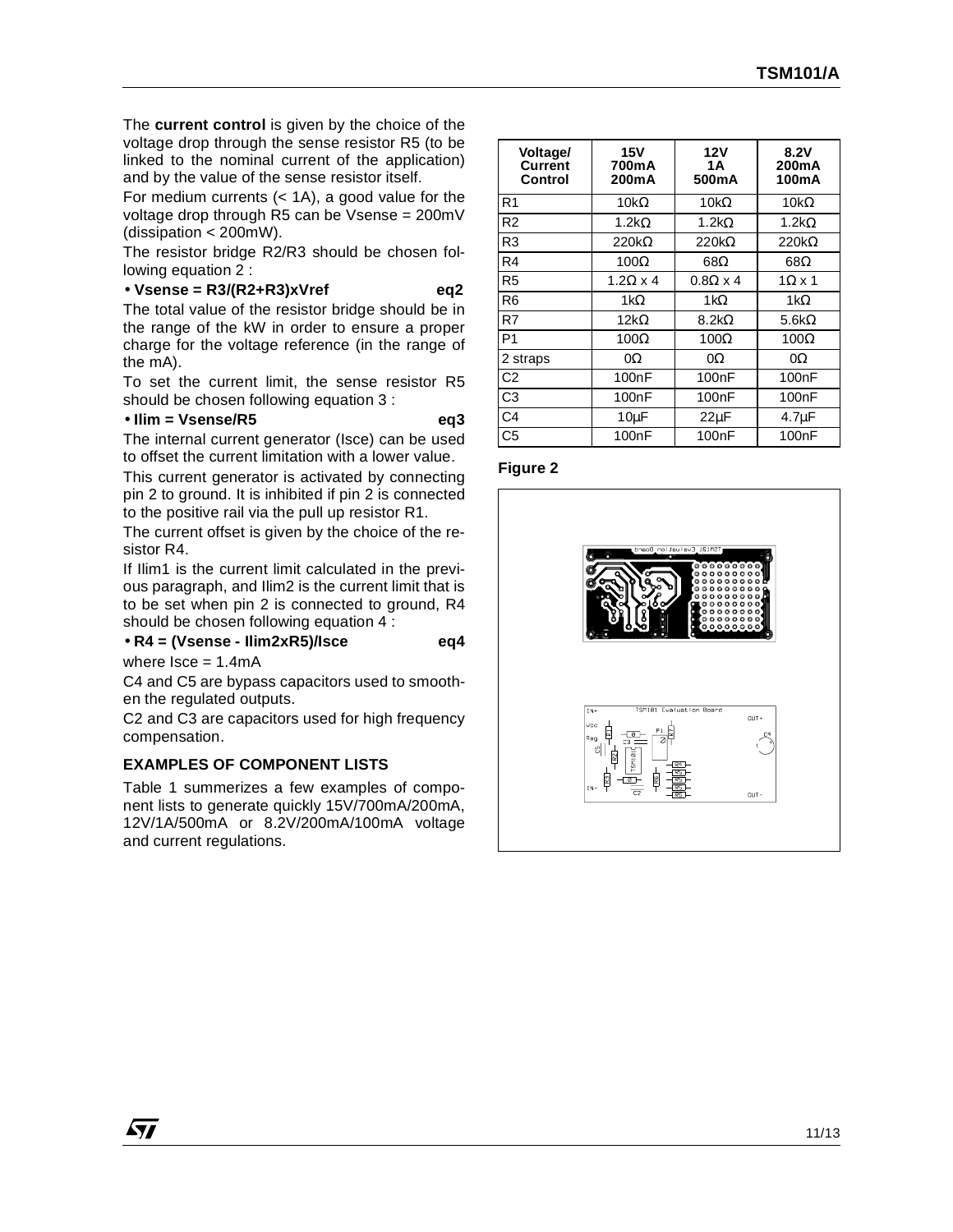# **PACKAGE MECHANICAL DATA**

8 PINS - PLASTIC DIP



| Dim.           |       | <b>Millimeters</b> |       | Inches |       |       |  |
|----------------|-------|--------------------|-------|--------|-------|-------|--|
|                | Min.  | Typ.               | Max.  | Min.   | Typ.  | Max.  |  |
| Α              |       | 3.32               |       |        | 0.131 |       |  |
| a <sub>1</sub> | 0.51  |                    |       | 0.020  |       |       |  |
| B              | 1.15  |                    | 1.65  | 0.045  |       | 0.065 |  |
| b              | 0.356 |                    | 0.55  | 0.014  |       | 0.022 |  |
| b1             | 0.204 |                    | 0.304 | 0.008  |       | 0.012 |  |
| D              |       |                    | 10.92 |        |       | 0.430 |  |
| E              | 7.95  |                    | 9.75  | 0.313  |       | 0.384 |  |
| e              |       | 2.54               |       |        | 0.100 |       |  |
| e3             |       | 7.62               |       |        | 0.300 |       |  |
| e4             |       | 7.62               |       |        | 0.300 |       |  |
| F              |       |                    | 6.6   |        |       | 0260  |  |
|                |       |                    | 5.08  |        |       | 0.200 |  |
| L              | 3.18  |                    | 3.81  | 0.125  |       | 0.150 |  |
| Ζ              |       |                    | 1.52  |        |       | 0.060 |  |